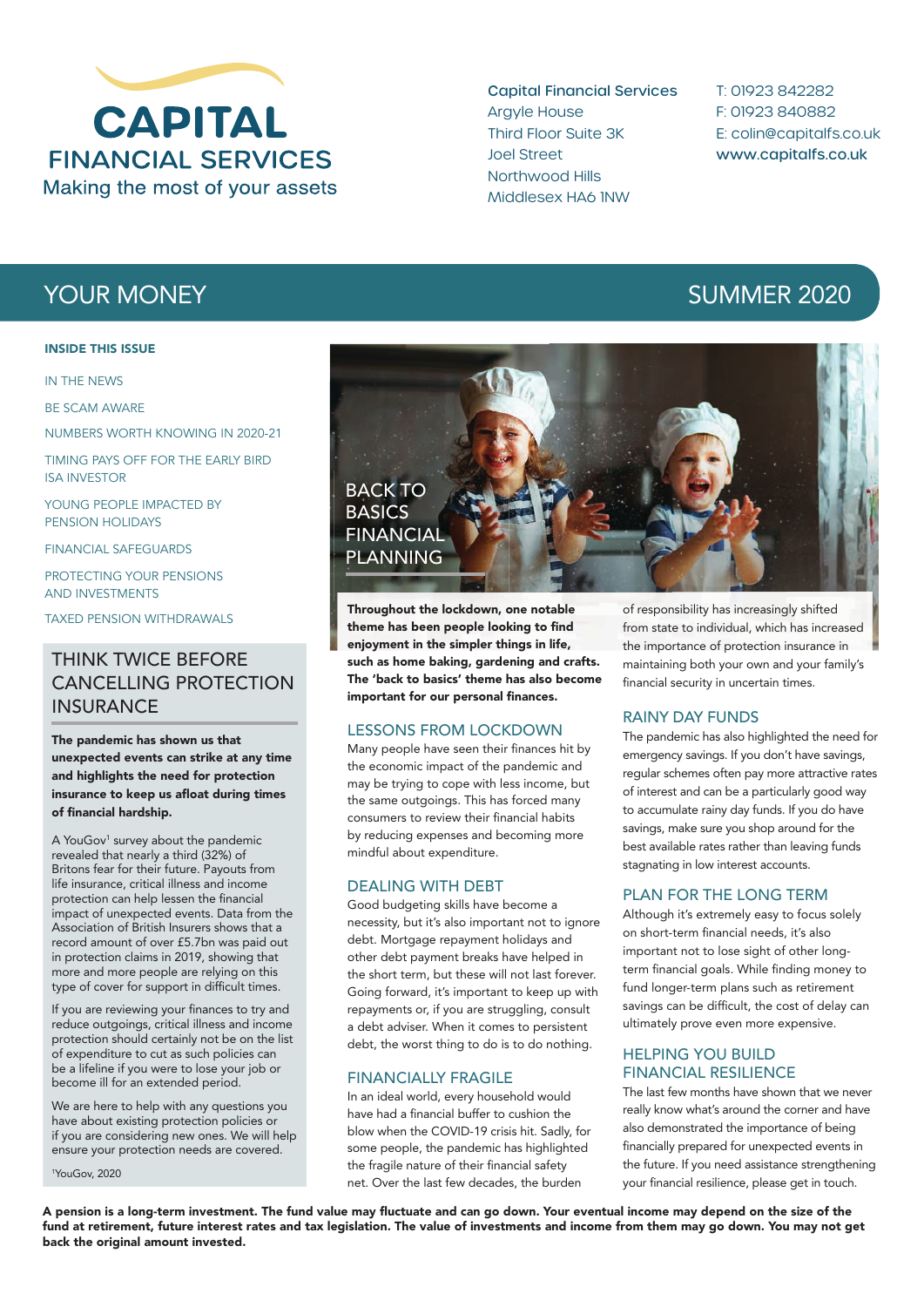# IN THE NEWS…

#### CONTACTLESS PAYMENTS − THE 'NEW NORMAL'

The shift to contactless payments has accelerated in recent years and even more so during the pandemic, helped by an increase in the contactless limit  $\frac{1}{100}$  from £30 to £45 on 1 April. Research<sup>2</sup> conducted between 10-12 April has revealed that two thirds (66%) of card transactions in the UK were contactless and almost half (45%) of UK adults admit their use of cash has decreased throughout the pandemic; 76% of respondents say they will continue using contactless payments after the crisis.

### £20 SELLS FOR £7.5K

A new polymer £20 note has changed hands for £7,500 after going under the a guide price of between £3,000 and £4,000, the note sold for 375 times its face value, with the proceeds going to charity. The plastic £20, featuring artist JMW Turner, had a serial number of AA01 000010 and is likely to be the lowest numbered note in circulation. Whenever a new note enters circulation, the Queen is gifted the first one, which contains the AA01 000001 serial number.

#### CHANGES TO LISA WITHDRAWAL RULES

Temporary changes to the Lifetime ISA (LISA) withdrawal rules have been announced to help people who want to access their funds earlier than planned. You can use a LISA to save up to £4,000 a year towards your first home or retirement and the government adds a 25% cash bonus of up to £1,000 a year on top. Previously, if you made a withdrawal and you weren't aged 60 or over, a charge of 25% was applied to the amount withdrawn. The withdrawal charge has been reduced to 20% between 6 March 2020 and 5 April 2021.

2 Mastercard, 2020



## BE SCAM AWARE

Several UK bodies, including the Bank of England, National Crime Agency and the Financial Conduct Authority (FCA), have warned people to be particularly vigilant about scams, many of which are targeting vulnerable people, such as those who have lost their jobs or are under greater financial pressure in the current climate.

#### MILLIONS OF VICTIMS

Recent figures<sup>3</sup> show that over five million people in the UK had fallen victim to, or knew someone who had been duped by, a financial scam since the beginning of the virus outbreak.

The most common financial scams relate to banking, accounting for 60% of victims. A further 35% had been targeted by an insurance scam. Fraudsters have also been offering free pension reviews and one in five consumers reported having been targeted by a pension scam.

#### SCAMSMART

To check whether an investment or pension opportunity is legitimate, you can use the FCA online scam checker, which can be found here: www.fca.org.uk/scamsmart

#### ADVICE FROM THE GOVERNMENT

Government advice for consumers to protect themselves from fraud includes checking the company's credentials via a reliable source such as the FCA's Financial Services Register, being wary of deals that sound too good to be true, not giving out personal details, not clicking on links from unknown senders and seeking professional financial advice before making any decisions. The official advice can be found here: www.gov.uk/government/news/be-vigilantagainst-coronavirus-scams

#### GUIDANCE IN UNCERTAIN TIMES

We are more vulnerable and likely to fall victim to scams when anxious, stressed or suffering financial pressures, so if you are unsure about any financial opportunities that come your way, please contact us. Rest assured, we're here to keep you and your finances safe during this period of uncertainty.

3 Canada Life, 2020

A pension is a long-term investment. The fund value may fluctuate and can go down. Your eventual income may depend on the size of the fund at retirement, future interest rates and tax legislation. The value of investments and income from them may go down. You may not get back the original amount invested.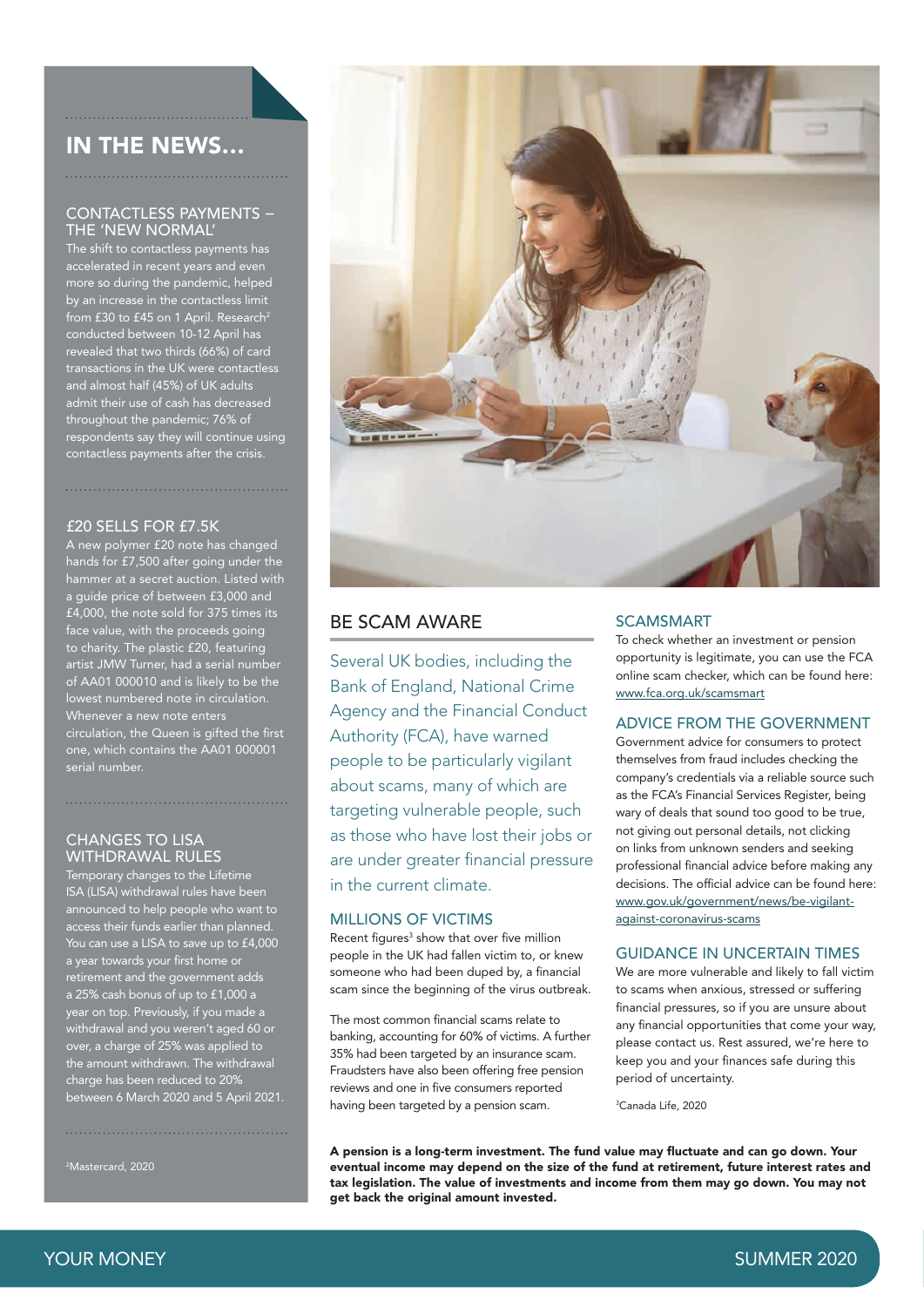# NUMBERS WORTH KNOWING IN 2020-21

Knowing the various tax allowances and exemptions available in 2020-21 can help you maximise their use for your own individual financial planning. These are some of the numbers worth knowing:

#### PERSONAL TAXATION

The National Insurance threshold is now £9,500. The Personal Allowance has remained at £12,500, while the £50,000 higher-rate threshold remains unchanged in parts of the UK where Income Tax is not devolved.

#### INHERITANCE TAX (IHT)

The current IHT nil-rate threshold is £325,000 for individuals and £650,000 for a married couple or civil partners. IHT is usually payable at a rate of 40% beyond these thresholds. The main residence nil-rate band, which applies if you want to pass your main residence to a direct descendant, has increased to £175,000 per individual.

#### PENSIONS

A major attraction of paying into a pension is the tax relief available. This is 20% for basic rate taxpayers, 40% for higher rate and 45% for additional rate taxpayers.

The Annual Allowance for pensions has remained at £40,000. For those with an income above £240,000 (£200,000 threshold income plus the £40,000 you can save into a pension) the Annual Allowance begins to taper; for every £2 of adjusted income above £240,000, the Annual Allowance for that year reduces by £1. The minimum Annual Allowance has reduced from £10,000 to £4,000.

The Lifetime Allowance – the maximum amount you can have in a pension over a lifetime – has increased to £1,073,100.

From 6 April, the new single-tier State Pension increased to £175.20 per week and the older basic State Pension rose to £134.25 per week.

#### INDIVIDUAL SAVINGS ACCOUNTS (ISAs)

The ISA allowance, including the Lifetime ISA allowance if used, remains unchanged at £20,000. The annual amount you can save into a JISA (Junior Individual Savings Account) or Child Trust Fund has increased substantially, from £4,368 to £9,000. ISAs represent a tax-efficient way of saving or investing and the JISA is a great way of building up funds for your child.

#### PLANNING PAYS

The choice of tax-efficient products plays an important part in successful saving and investing, but it should not be the sole driver of your savings or investment decisions or steer you away from achieving your core goals.

Our advice will consider the sensible steps you can take to reduce the amount of tax you pay, safeguarding your wealth in the future.

# YOUNG PEOPLE IMPACTED BY PENSION HOLIDAYS

Taking a break from pension contributions has been shown to have more of an effect at younger ages than for those who are closer to retirement because savings made earlier in life benefit from a longer time in which to grow.

Research shows that if a 25-year-old, on an average salary, took a three-year break from pension contributions, they would miss out by £800 a year in retirement (assuming retirement at age 65) equating to around 10% of their monthly private pension income.

#### Under the same circumstances, a 55-year-old would only lose around £400 a year on retiring at age 65.

Young women are more likely to take a pension holiday, with figures showing that 10.5% of women aged 22-29 have opted out of their workplace pension, compared to 8.1% of men in the same age group<sup>4</sup>. Women in their 20's and 30's are more likely to be faced with challenges such as starting a family, working part-time, or managing the cost of childcare, all of which can make retirement planning seem less of a priority.

4 Royal London, 2019



# TIMING PAYS OFF FOR THE EARLY BIRD ISA INVESTOR

Investors could be thousands of pounds better off by investing their full ISA allowance at the start of the tax year, compared to a last-minute ISA investor or even one who drip feeds money each month, according to research<sup>5</sup> which examined the investing habits of hypothetical ISA investors over the last 10 and 20 years.

The study concludes that if you were an 'Early Shirley' and invested your full allowance on 6 April for the past 20 tax years, you would be nearly £12,000 better off now than 'Last Minute Lara' — someone who had waited to invest on the last day of each tax year.

For those unable to afford the full ISA investment in one lump sum, consider investing like 'Monthly Monty', who uses a monthly savings plan to drip-feed money into an ISA. This approach is also likely to achieve better returns than investing it all at the last minute. The research figures show that by splitting your annual ISA allowance into 12 monthly investments, your investment would have grown to £296,247 over 20 years, which is still £7,496 more than if you had waited until the last minute.

5 Fidelity International, April 2020 Total Return in GBP of FTSE All Share

A pension is a long-term investment. The fund value may fluctuate and can go down. Your eventual income may depend on the size of the fund at retirement, future interest rates and tax legislation. The value of investments and income from them may go down. You may not get back the original amount invested. Tax Planning is not regulated by the Financial Conduct Authority.

Tax treatment is based on individual circumstances and may be subject to change in the future.